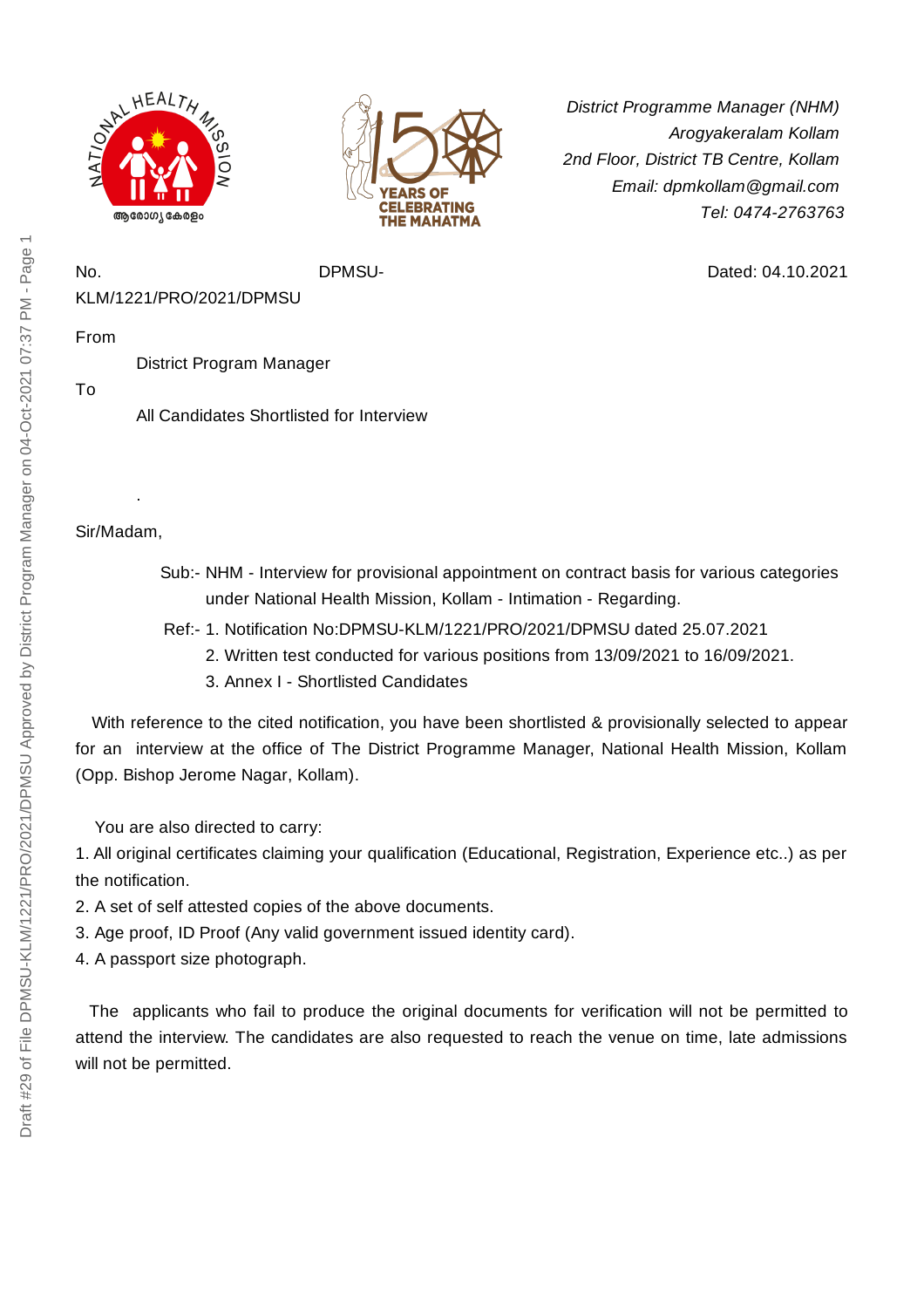| Day 1: 06/10/2021 Wed         | Day 2: 07/10/2021 Thurs       | Day 3: 08/10/2021 Fri                                     |
|-------------------------------|-------------------------------|-----------------------------------------------------------|
| A. Medical Officer (MBBS)     | A. Staff Nurse                | A. Dental Surgeon                                         |
| Reporting Time: 09.00 am      | Reporting Time: 09.00 am      | Reporting Time: 09.00 am                                  |
| Certi. Verification: 09.30 am | Certi. Verification: 09.30 am | Certi. Verification: 09.30 am                             |
| Venue: Conference Hall        | Venue: Conference Hall        | Venue: Conference Hall                                    |
| (2nd Floor)                   | (2nd Floor)                   | (2nd Floor)                                               |
| <b>B. Medical Officer</b>     | <b>B. Medical Officer</b>     |                                                           |
| (Homoeo - AYUSH)              | (Ayurveda - AYUSH)            | <b>B. Jr. Health Inspector</b>                            |
| Reporting Time: 10.00 am      | Reporting Time: 10.00 am      | Reporting Time: 10.00 am<br>Certi. Verification: 10.30 am |
| Certi. Verification: 10.30 am | Certi. Verification: 10.30 am |                                                           |
| Venue: Lect. Hall II          | Venue: Lect. Hall II          | Venue: Lect. Hall II                                      |
| (1st Floor)                   | (1st Floor)                   | (1st Floor)                                               |
| <b>C. Counsellor</b>          | C. Radiographer               | C. Dietician                                              |
| Reporting Time: 11.00 am      | Reporting Time: 11.00 am      | Reporting Time: 11.00 am                                  |
| Certi. Verification: 11.30 am | Certi. Verification: 11.30 am | Certi. Verification: 11.30 am                             |
| Venue: Lect. Hall I           | Venue: Lect. Hall I           | Venue: Lect. Hall I                                       |
| (1st Floor)                   | (1st Floor)                   | (1st Floor)                                               |

No TA/DA will be paid for attending the interview.

Yours faithfully

District Program Manager

## **Approval Valid**

Digitally Approved By Dr.Dev Kiran Date: 04.10.2021 Reason: Approved

Copy to

The DMO (H), Kollam Arogyakeralam Website Stock File

The document is digitally approved. Hence signature is not needed.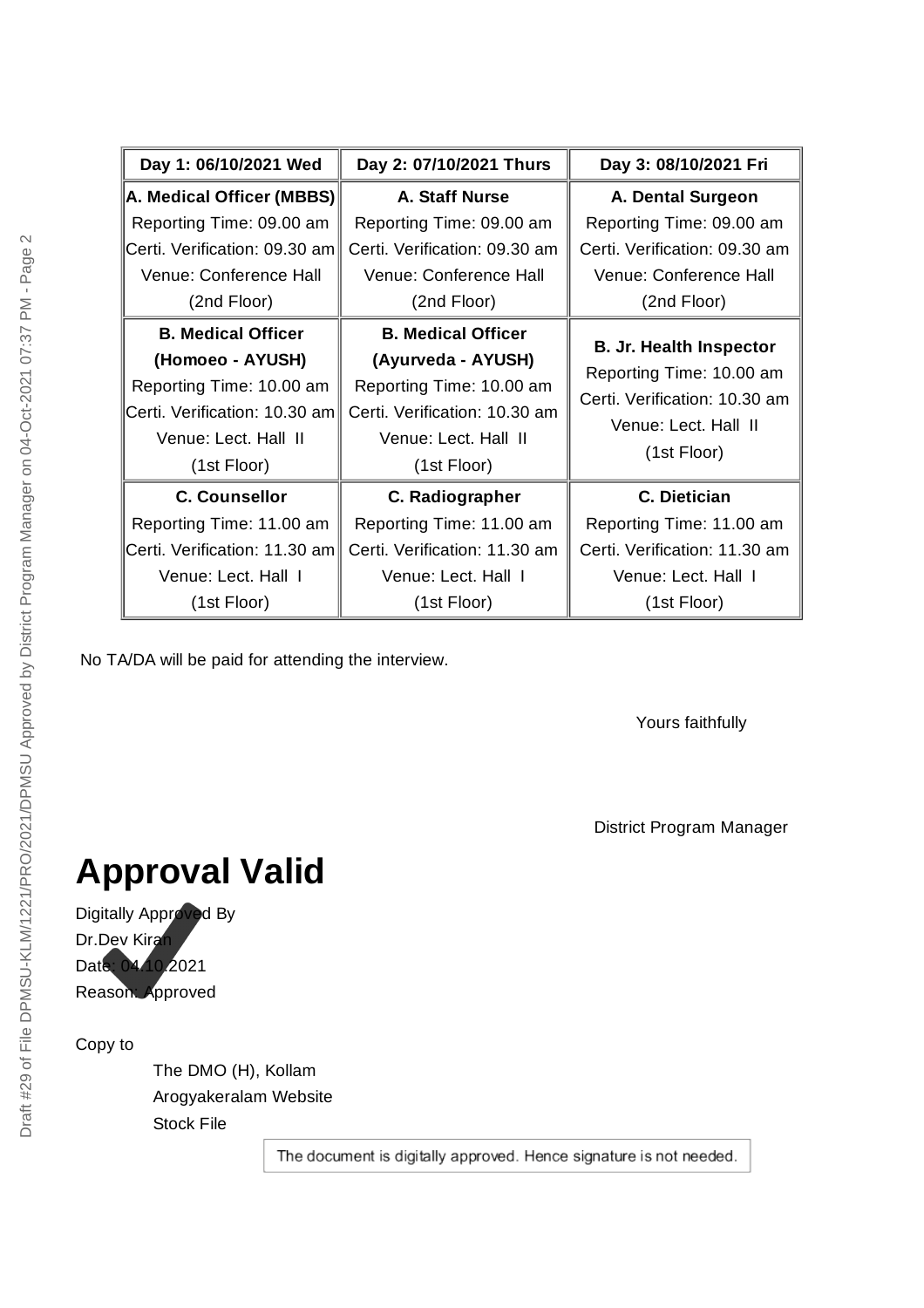| <b>SHORTLIST FOR DENTAL SURGEON</b> |                       |                           |  |
|-------------------------------------|-----------------------|---------------------------|--|
| Sl.No                               | <b>Candidate Code</b> | <b>Name of Candidate</b>  |  |
| $\mathbf{1}$                        | <b>DEN-57</b>         | Saji S                    |  |
| $\overline{2}$                      | <b>DEN-71</b>         | <b>LEKSHMI SASEENDRAN</b> |  |
| $\overline{3}$                      | <b>DEN-562</b>        | <b>GAYATRI NAIR A R</b>   |  |
| $\overline{4}$                      | <b>DEN-122</b>        | Parvathy Raj              |  |
| 5                                   | <b>DEN-183</b>        | <b>ANANDULAL L</b>        |  |
| 6                                   | <b>DEN-244</b>        | <b>JERIN JESTUS</b>       |  |
| 7                                   | <b>DEN-261</b>        | <b>ATHIRAKS</b>           |  |
| 8                                   | <b>DEN-537</b>        | <b>DEEPAGS</b>            |  |
| 9                                   | <b>DEN-80</b>         | <b>VINCY XAVIER</b>       |  |
| 10                                  | <b>DEN-416</b>        | <b>SAINA S</b>            |  |
| 11                                  | <b>DEN-428</b>        | <b>REVATHY K S</b>        |  |
| 12                                  | <b>DEN-481</b>        | <b>ATHIRA MOHAN</b>       |  |
| 13                                  | <b>DEN-779</b>        | Aromal R                  |  |
| 14                                  | <b>DEN-102</b>        | Poornenthu t.s            |  |
| 15                                  | <b>DEN-108</b>        | <b>VIDYAM</b>             |  |
| 16                                  | <b>DEN-141</b>        | PRAJITHA S                |  |
| 17                                  | <b>DEN-192</b>        | <b>NISHANA A N</b>        |  |
| 18                                  | <b>DEN-323</b>        | <b>AKHIL.S</b>            |  |
| 19                                  | <b>DEN-361</b>        | <b>ATHIRA GIREESH</b>     |  |
| 20                                  | <b>DEN-408</b>        | NOMY A S                  |  |
| 21                                  | <b>DEN-413</b>        | <b>ANJANA APPUKUTTAN</b>  |  |
| 22                                  | <b>DEN-436</b>        | <b>ANILA S</b>            |  |
| 23                                  | <b>DEN-461</b>        | <b>SRAYAS SABU GEORGE</b> |  |
| 24                                  | <b>DEN-498</b>        | Anchana Elza Mathew       |  |
| 25                                  | <b>DEN-691</b>        | NAJIYA RAHMAN             |  |
| 26                                  | <b>DEN-43</b>         | Ayana sugathan            |  |
| 27                                  | <b>DEN-161</b>        | <b>SALMA</b>              |  |
| 28                                  | <b>DEN-170</b>        | HARIKRISHNAN R            |  |
| 29                                  | <b>DEN-208</b>        | <b>NAVANEETHAM T P</b>    |  |
| 30                                  | <b>DEN-333</b>        | <b>ARATHY FRANKLIN</b>    |  |
| 31                                  | <b>DEN-336</b>        | Ajmal Khan Kattak S       |  |
| 32                                  | <b>DEN-363</b>        | Meenu Gopakumar           |  |
| 33                                  | <b>DEN-486</b>        | <b>VIKHNESH S</b>         |  |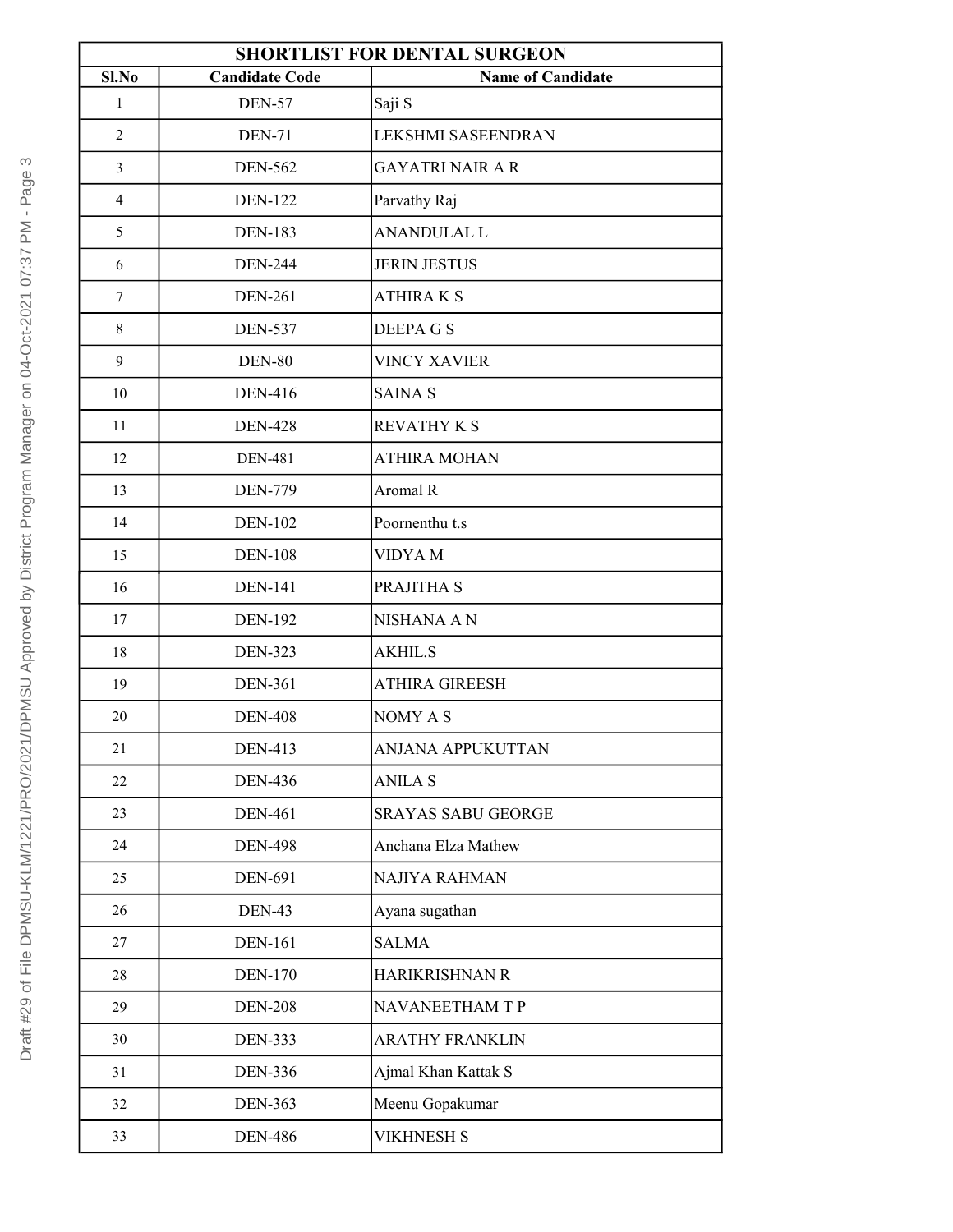| 34 | <b>DEN-693</b> | <b>ATHIRA S MOHAN</b> |
|----|----------------|-----------------------|
| 35 | <b>DEN-736</b> | <b>VRINDA R</b>       |
| 36 | <b>DEN-737</b> | <b>SHIFA V.R</b>      |
| 37 | <b>DEN-119</b> | Jayakrishnan A        |
| 38 | <b>DEN-301</b> | Shabna S              |
| 39 | <b>DEN-365</b> | <b>MEGHANA R</b>      |
| 40 | <b>DEN-590</b> | <b>ASHLY S KUMAR</b>  |
| 41 | <b>DEN-429</b> | Anu $S.L$             |
| 42 | <b>DEN-874</b> | <b>KAVERI B.I.</b>    |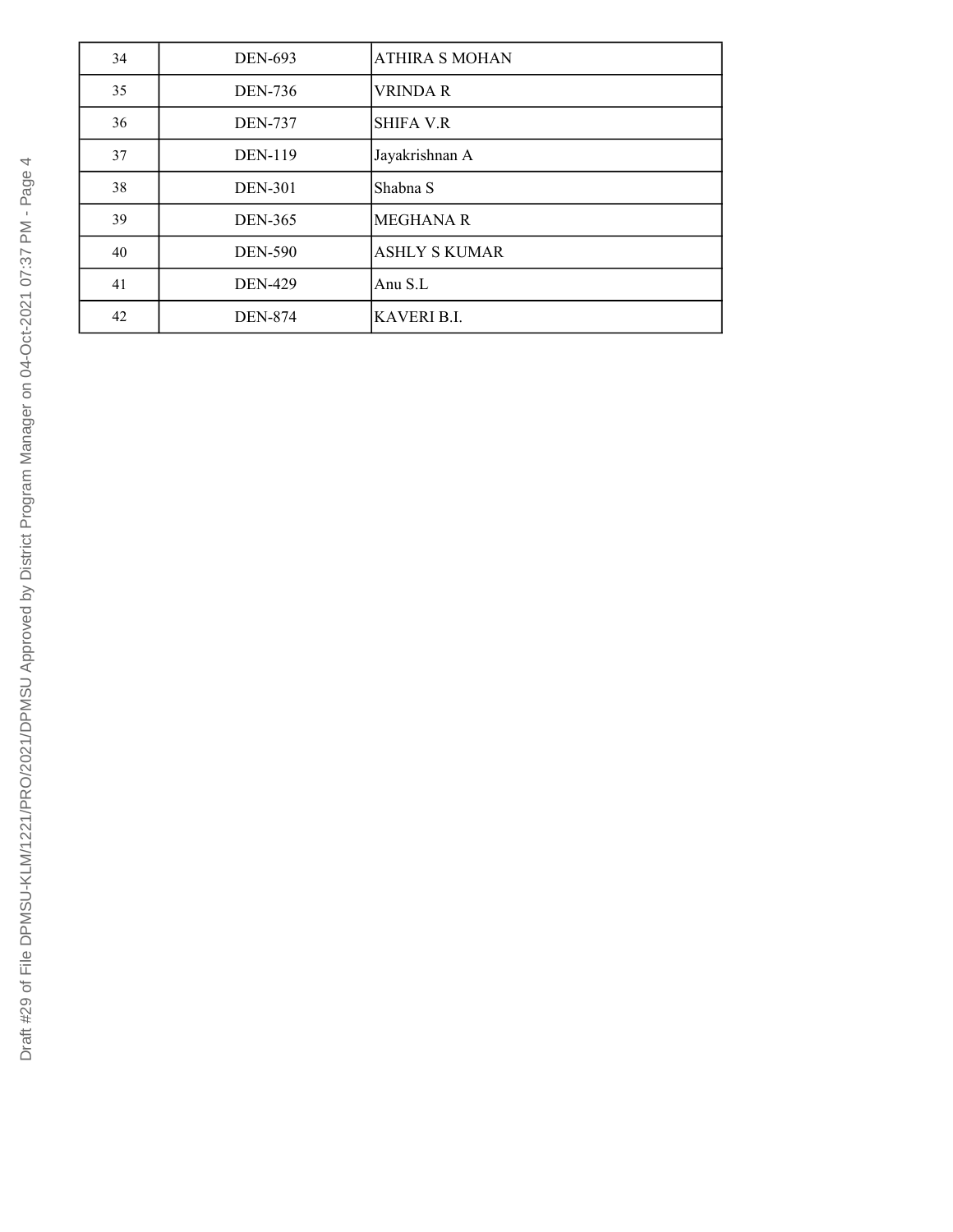| <b>SHORTLIST FOR MEDICAL OFFICER (MBBS)</b> |                       |                            |
|---------------------------------------------|-----------------------|----------------------------|
| Sl.No                                       | <b>Candidate Code</b> | <b>Name of Candidate</b>   |
| $\mathbf{1}$                                | MBBS-1                | Ajaya Krishnan P           |
| $\overline{2}$                              | <b>MBBS-436</b>       | <b>ABHIRAM S R</b>         |
| $\overline{3}$                              | <b>MBBS-270</b>       | Dr. ARYA V R               |
| 4                                           | <b>MBBS-286</b>       | <b>GOPIKAR</b>             |
| 5                                           | <b>MBBS-292</b>       | ANZIYA ISMAIL              |
| 6                                           | <b>MBBS-387</b>       | Deena S                    |
| 7                                           | <b>MBBS-179</b>       | AJ Devilekshmi             |
| 8                                           | <b>MBBS-264</b>       | Dr. Gayathri Anil Kumar    |
| 9                                           | <b>MBBS-299</b>       | <b>ANANDUM</b>             |
| 10                                          | <b>MBBS-464</b>       | Krishnaveni P.S            |
| 11                                          | MBBS-88               | DR.FABI KARIM              |
| 12                                          | <b>MBBS-106</b>       | AJIRAJ S                   |
| 13                                          | $MBBS-115$            | ANOOJ U R                  |
| 14                                          | <b>MBBS-237</b>       | <b>SONUS</b>               |
| 15                                          | <b>MBBS-276</b>       | <b>SRUTHI J S</b>          |
| 16                                          | <b>MBBS-245</b>       | <b>ATHIRA P</b>            |
| 17                                          | <b>MBBS-256</b>       | RAMYA A                    |
| 18                                          | <b>MBBS-407</b>       | <b>GAYATHRIP</b>           |
| 19                                          | MBBS-17               | Anil Kumar v k             |
| 20                                          | <b>MBBS-150</b>       | SREENATH HAREENDRANATH     |
| 21                                          | <b>MBBS-424</b>       | KAVYA S KUMAR              |
| 22                                          | <b>MBBS-449</b>       | <b>SREELEKSHMI S VASAN</b> |
| 23                                          | <b>MBBS-166</b>       | <b>CHAITHANYA SL</b>       |
| 24                                          | $MBBS-231$            | BALAGOPAL.V.L              |
| 25                                          | <b>MBBS-278</b>       | <b>ISWARYA DEV. M</b>      |
| 26                                          | <b>MBBS-350</b>       | Gopika S                   |
| 27                                          | <b>MBBS-129</b>       | vrinda s                   |
| 28                                          | <b>MBBS-156</b>       | <b>ASWATHY S</b>           |
| 29                                          | <b>MBBS-172</b>       | ATHUL R CHANDRAN           |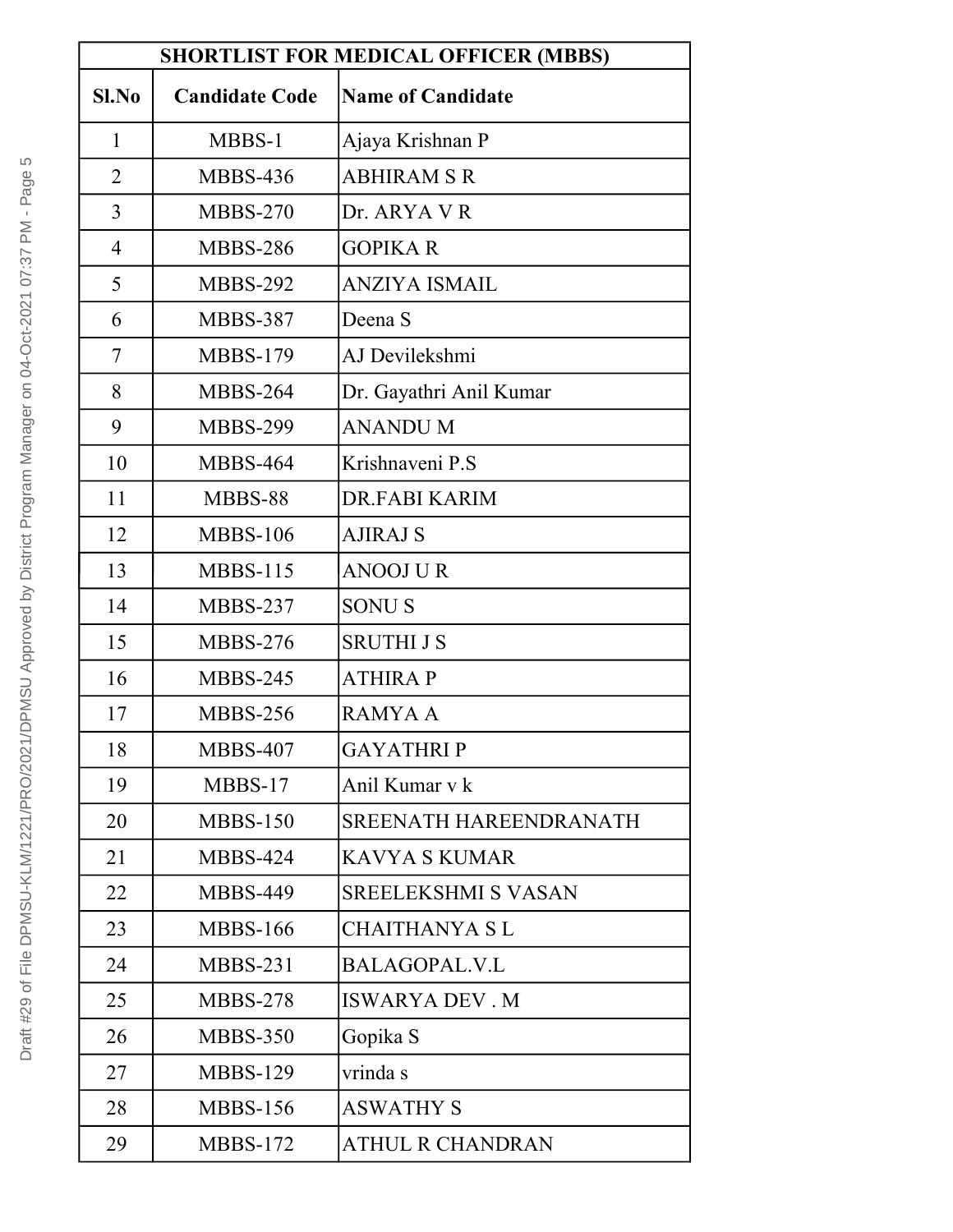| 30 | <b>MBBS-254</b> | <b>ASWINSS</b>                   |
|----|-----------------|----------------------------------|
| 31 | <b>MBBS-365</b> | <b>SWABIR A SAMAD</b>            |
| 32 | <b>MBBS-448</b> | <b>BHAGYALAKSHMI M K</b>         |
| 33 | <b>MBBS-109</b> | Hansa Nair                       |
| 34 | <b>MBBS-198</b> | Dr. Aryan M G                    |
| 35 | MBBS-2          | <b>KANCHANA SABU</b>             |
| 36 | MBBS-82         | <b>FAYIZ SHAH SULAIM RAWTHER</b> |
| 37 | <b>MBBS-173</b> | Anila Elizabeth Abraham          |
| 38 | <b>MBBS-243</b> | <b>VISHNUR</b>                   |
| 39 | MBBS-85         | Ashakrishnan L                   |
| 40 | <b>MBBS-257</b> | Archana UR                       |
| 41 | <b>MBBS-258</b> | <b>JISHNU MOHAN</b>              |
| 42 | <b>MBBS-337</b> | <b>GOKUL KRISHNAN</b>            |
| 43 | <b>MBBS-391</b> | <b>ANJANA M S</b>                |
| 44 | MBBS-33         | <b>AJMILA SATHAR S</b>           |
| 45 | MBBS-75         | Richu Mariam Alex                |
| 46 | MBBS-95         | <b>KRISHNA.PM</b>                |
| 47 | <b>MBBS-104</b> | <b>SARATH KUMAR H</b>            |
| 48 | <b>MBBS-201</b> | DR ASWIN VIJAY                   |
| 49 | <b>MBBS-229</b> | <b>ANEETA FRANCIS</b>            |
| 50 | <b>MBBS-398</b> | Greeshma Sivan                   |
| 51 | MBBS-58         | <b>ANOOP P</b>                   |
| 52 | MBBS-65         | VIDHYA J                         |
| 53 | <b>MBBS-131</b> | <b>NISHANU</b>                   |
| 54 | <b>MBBS-132</b> | <b>SUMAYYA S</b>                 |
| 55 | <b>MBBS-154</b> | <b>JITHIN JOY</b>                |
| 56 | <b>MBBS-191</b> | <b>MEGHARS</b>                   |
| 57 | <b>MBBS-199</b> | Dr Akhil mohan                   |
| 58 | <b>MBBS-200</b> | <b>MUHAMMED ASIF</b>             |
| 59 | <b>MBBS-235</b> | chandanapriya s                  |
| 60 | <b>MBBS-341</b> | Joemon Mathew                    |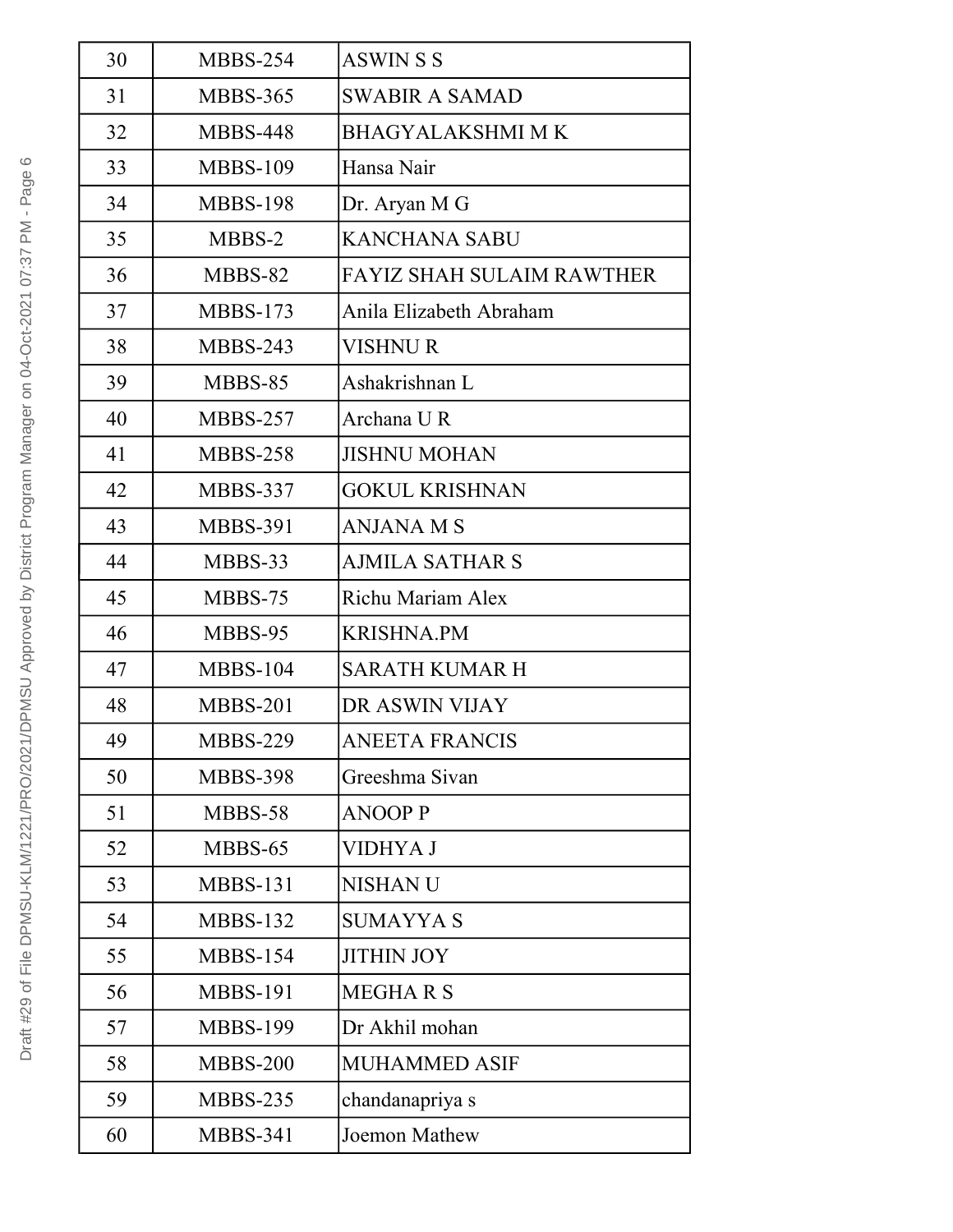| 61 | <b>MBBS-345</b> | Vishnu O            |
|----|-----------------|---------------------|
| 62 | <b>MBBS-361</b> | Arathi S Raj        |
| 63 | <b>MBBS-382</b> | Dr RenjithaB        |
| 64 | <b>MBBS-425</b> | Suhara Shareef      |
| 65 | <b>MBBS-458</b> | Ashira asharaf      |
| 66 | MBBS-23         | <b>LINCY XAVIER</b> |
| 67 | MBBS-26         | ROSHINY RAJENDRAN   |
| 68 | MBBS-46         | <b>NAVYA S JOY</b>  |
| 69 | MBBS-51         | Aswathy Susan Rej   |
| 70 | MBBS-64         | AMALRAJ A.R.        |
| 71 | MBBS-70         | <b>SHANIMOL S</b>   |
| 72 | $MBBS-110$      | Aswathy J           |
| 73 | $MBBS-111$      | <b>AMAL S NAIR</b>  |
| 74 | <b>MBBS-121</b> | Haritha G H         |
| 75 | <b>MBBS-122</b> | <b>AMEEN S</b>      |
| 76 | $MBBS-151$      | <b>AJMAL S</b>      |
| 77 | $MBBS-211$      | Akshai mohan        |
| 78 | $MBBS-215$      | Greeshma Ajith      |
| 79 | <b>MBBS-306</b> | Sabeena Latheef     |
| 80 | <b>MBBS-332</b> | Athira Sanal Kumar  |
| 81 | <b>MBBS-338</b> | Anu mon monsey      |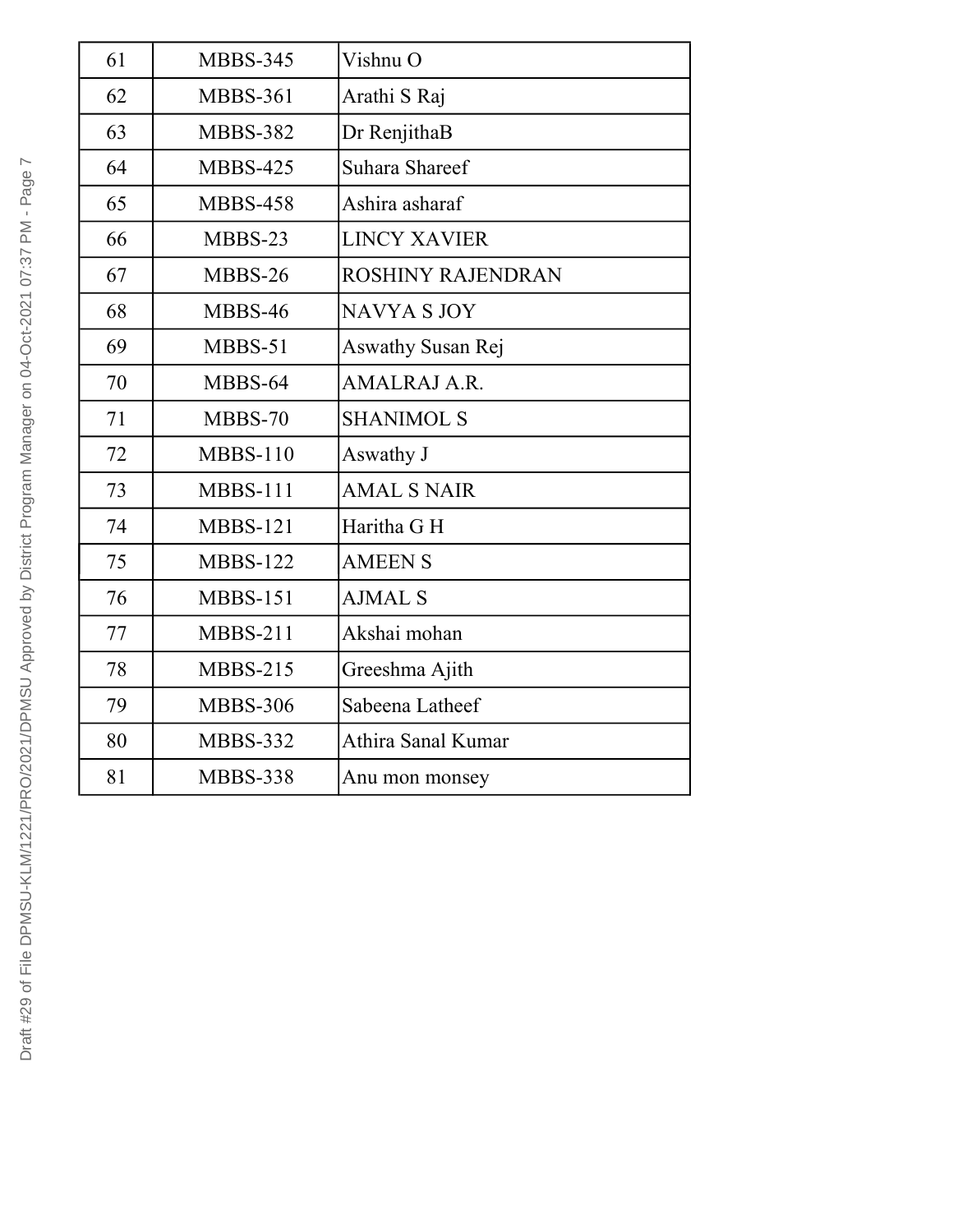| <b>SHORTLIST FOR MEDICAL OFFICER (HOMOEO)</b> |                       |                          |
|-----------------------------------------------|-----------------------|--------------------------|
| Sl.No                                         | <b>Candidate Code</b> | <b>Name of Candidate</b> |
| $\mathbf{1}$                                  | HOM-316               | Aiswarya S S             |
| $\overline{2}$                                | HOM-150               | DR. DHANASREE.M.B        |
| $\overline{3}$                                | <b>HOM-91</b>         | Dr Parvathy C A          |
| $\overline{4}$                                | HOM-333               | Lekshmisi S S            |
| 5                                             | $HOM-60$              | <b>SIMI S ARADAN</b>     |
| 6                                             | <b>HOM-141</b>        | <b>HASHEMA S</b>         |
| 7                                             | <b>HOM-180</b>        | Kanchana G R             |
| 8                                             | $HOM-75$              | Sona K L                 |
| 9                                             | HOM-115               | <b>KAVITHA.M.S</b>       |
| 10                                            | $HOM-18$              | Drisya Dileep            |
| 11                                            | <b>HOM-89</b>         | <b>KARTHIKA KRISHNAN</b> |
| 12                                            | HOM-127               | <b>REMYA DAS P</b>       |
| 13                                            | HOM-245               | <b>AJEENA SHA</b>        |
| 14                                            | HOM-379               | Gouthamy Sasikumar       |
| 15                                            | <b>HOM-41</b>         | <b>ANUMOL U B</b>        |
| 16                                            | HOM-211               | <b>NEENU MOHAN</b>       |
| 17                                            | <b>HOM-222</b>        | <b>ROSHNIK</b>           |
| 18                                            | HOM-134               | AJEESHA VASUDEVAN        |
| 19                                            | HOM-202               | <b>AISWARYA M B</b>      |
| 20                                            | <b>HOM-267</b>        | <b>GEETHU.K.P</b>        |
| 21                                            | $HOM-5$               | Dr JYOTHI S CHANDRAN     |
| 22                                            | <b>HOM-58</b>         | Drisya S.R.              |
| 23                                            | $HOM-53$              | Rakhi Raj                |
| 24                                            | <b>HOM-100</b>        | Reshmi Ramanan           |
| 25                                            | <b>HOM-200</b>        | Jinju L. Stuvart         |
| 26                                            | HOM-251               | <b>SREELAKSHMY S R</b>   |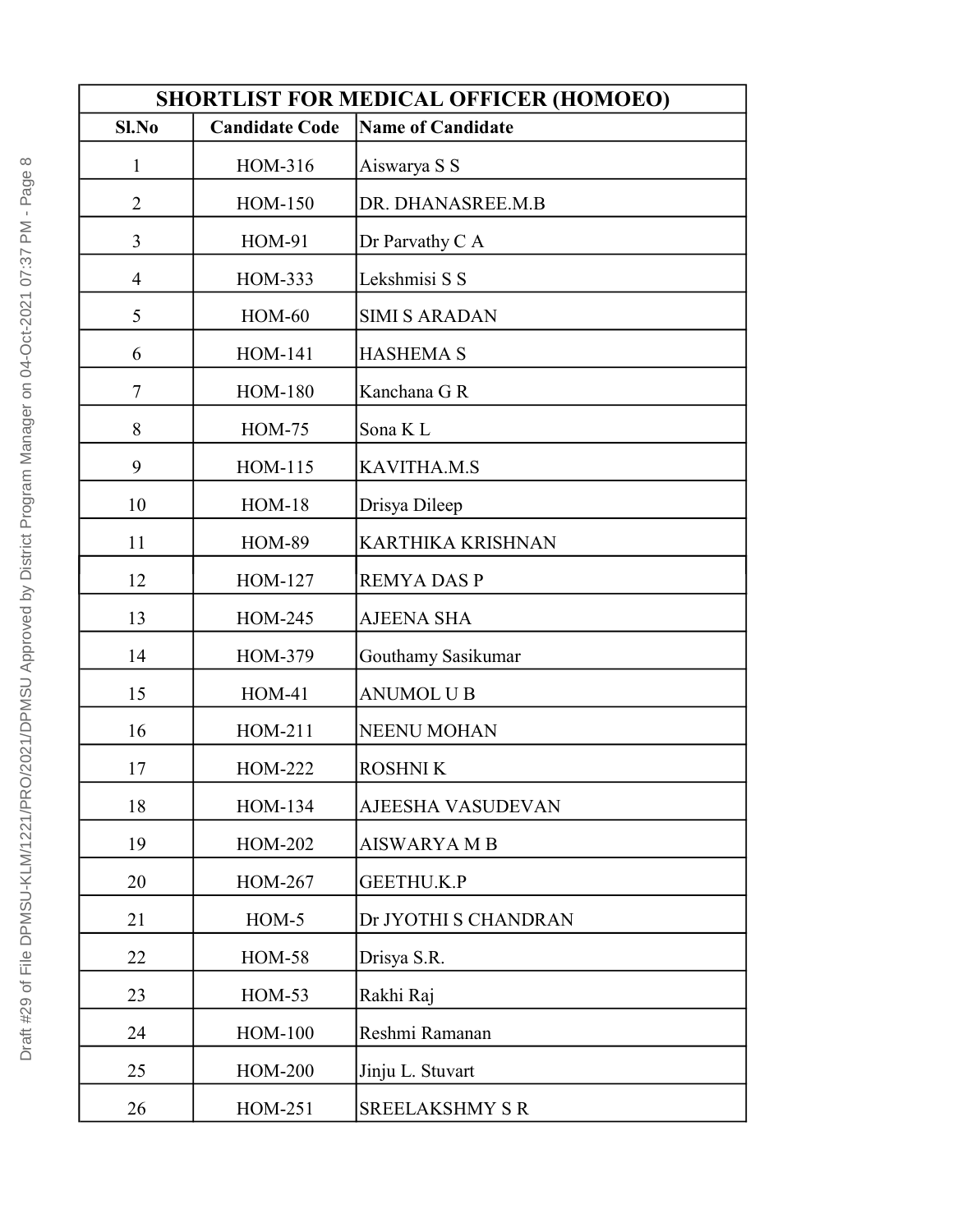| 27 | <b>HOM-290</b> | <b>RAHANA M S</b>        |
|----|----------------|--------------------------|
| 28 | HOM-424        | Renu.p                   |
| 29 | HOM-230        | <b>LOVNA S P</b>         |
| 30 | $HOM-22$       | Aparna J                 |
| 31 | HOM-276        | <b>ASWANI ASHOKAN</b>    |
| 32 | <b>HOM-148</b> | Lekshmi s                |
| 33 | HOM-133        | Reshma.v.s               |
| 34 | <b>HOM-147</b> | <b>ASWATHY PT</b>        |
| 35 | HOM-175        | <b>GOURI KRISHNAN H</b>  |
| 36 | HOM-343        | VIDYA VIJAYAN            |
| 37 | <b>HOM-357</b> | <b>SURAGI CHANDRAN C</b> |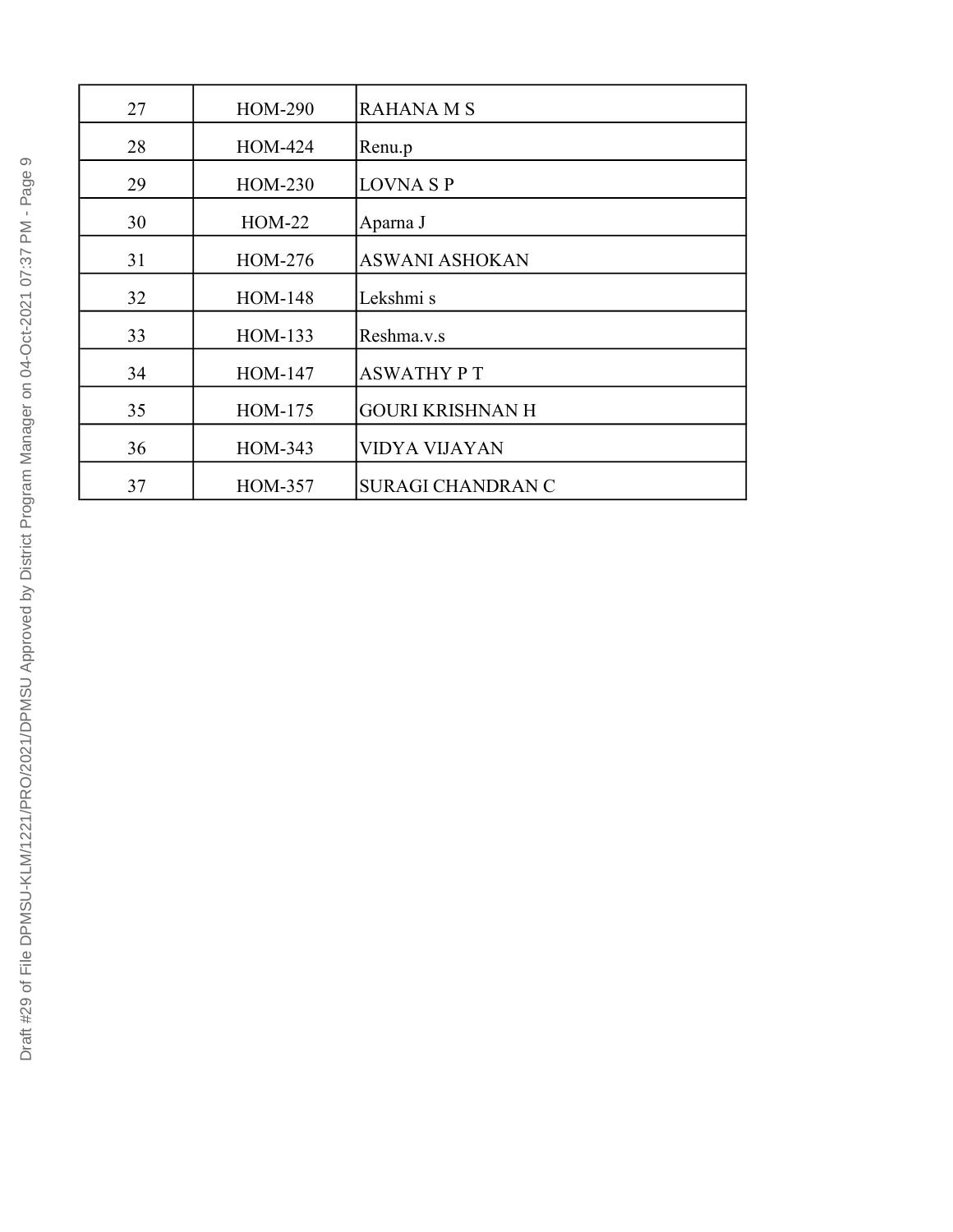| <b>SHORTLIST FOR COUNSELLOR</b> |           |                                          |
|---------------------------------|-----------|------------------------------------------|
| $SL$ No                         |           | <b>Candidate Code  Name of Candidate</b> |
| 1                               | $COUN-19$ | Mary Greeshma George                     |
| 2                               | $COUN-10$ | <b>GOVIND S K</b>                        |
| 3                               | COUN-7    | ABHILASH CHRISTY D S                     |
| 4                               | $COUN-31$ | Soumya G S                               |
| 5                               | $COUN-61$ | Fiyona Mathews                           |
| 6                               | $COUN-41$ | <b>KAVYA S</b>                           |
| 7                               | COUN-42   | <b>RANIMOL V</b>                         |
| 8                               | $COUN-54$ | Athira Babu. B                           |
| 9                               | $COUN-59$ | Sanitha S                                |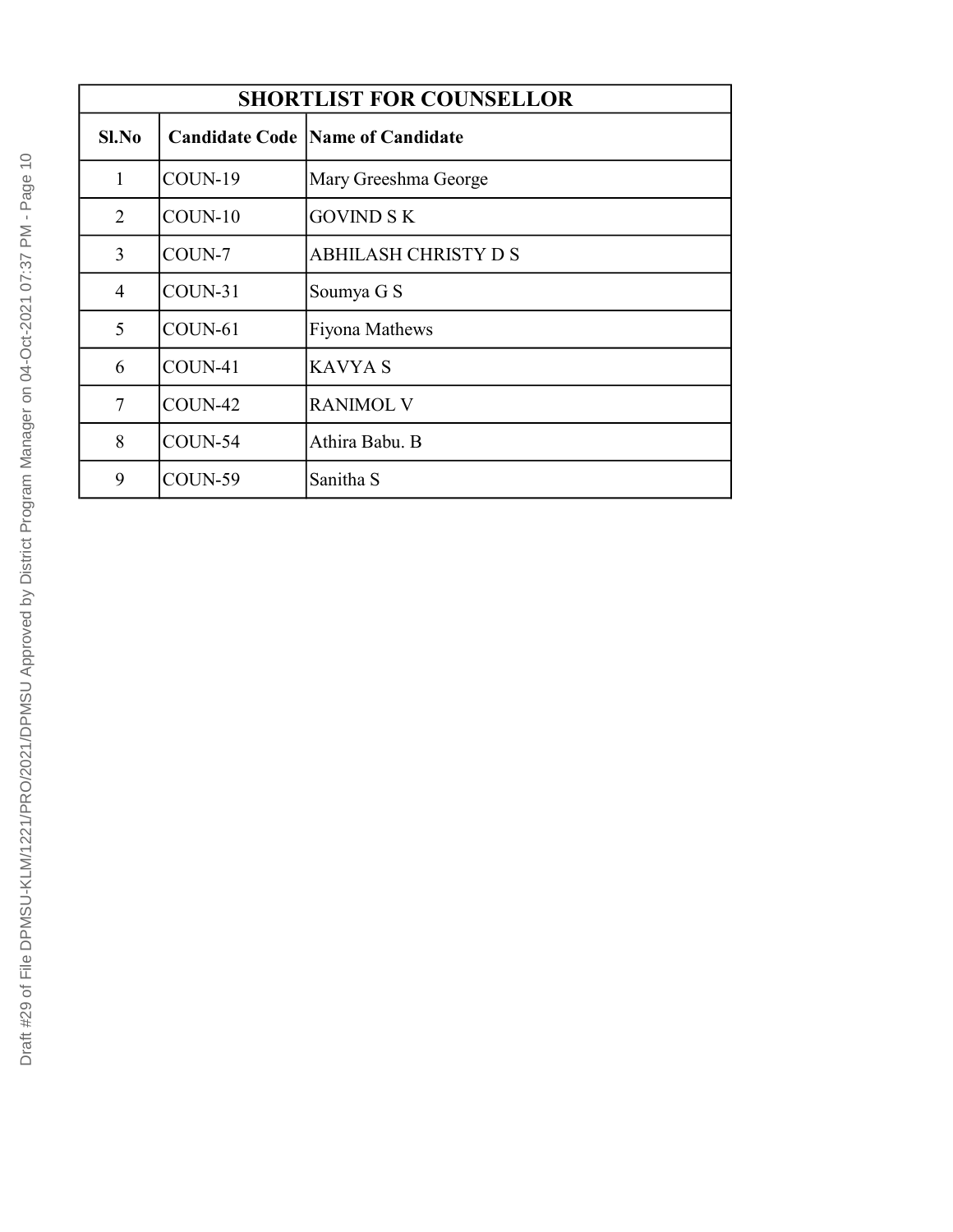| <b>SHORTLIST FOR JHI</b> |                   |                          |
|--------------------------|-------------------|--------------------------|
| $Sl$ . No                | Candidate<br>Code | <b>Name of Candidate</b> |
| $\mathbf{1}$             | JHI-143           | ROHINI.M                 |
| $\overline{2}$           | $JHI-12$          | <b>VEENA MOHANAN.B</b>   |
| 3                        | JHI-97            | <b>RESHMI BAI</b>        |
| $\overline{4}$           | JHI-144           | <b>SHYMI N S</b>         |
| 5                        | JHI-180           | <b>HARSHA A J</b>        |
| 6                        | <b>JHI-280</b>    | Anjukrishnan s           |
| 7                        | JHI-187           | <b>MANJUK</b>            |
| 8                        | JHI-255           | <b>ATHULYA B ASHOKAN</b> |
| 9                        | JHI-230           | <b>SARANYA S</b>         |
| 10                       | JHI-115           | <b>BISNA BABU B</b>      |
| 11                       | JHI-124           | Anija T G                |
| 12                       | JHI-136           | <b>LALKRISHNA</b>        |
| 13                       | JHI-141           | <b>ANEENA. A</b>         |
| 14                       | JHI-145           | <b>THUSHARA S</b>        |
| 15                       | JHI-153           | <b>ANJU RAJ G</b>        |
| 16                       | JHI-189           | REMYA BHASKARAN          |
| 17                       | JHI-237           | <b>NIMISHA M</b>         |
| 18                       | JHI-125           | <b>ADEENA AJITH</b>      |
| 19                       | JHI-219           | <b>REVATHY P R</b>       |
| 20                       | JHI-57            | <b>AMINA MANAF</b>       |
| 21                       | JHI-103           | <b>SARAN DAS L</b>       |
| 22                       | JHI-166           | <b>ROHINI R</b>          |
| 23                       | JHI-194           | <b>REMEES MUHAMMED</b>   |
| 24                       | JHI-201           | <b>ASITHA A S</b>        |
| 25                       | JHI-94            | Sandhya V                |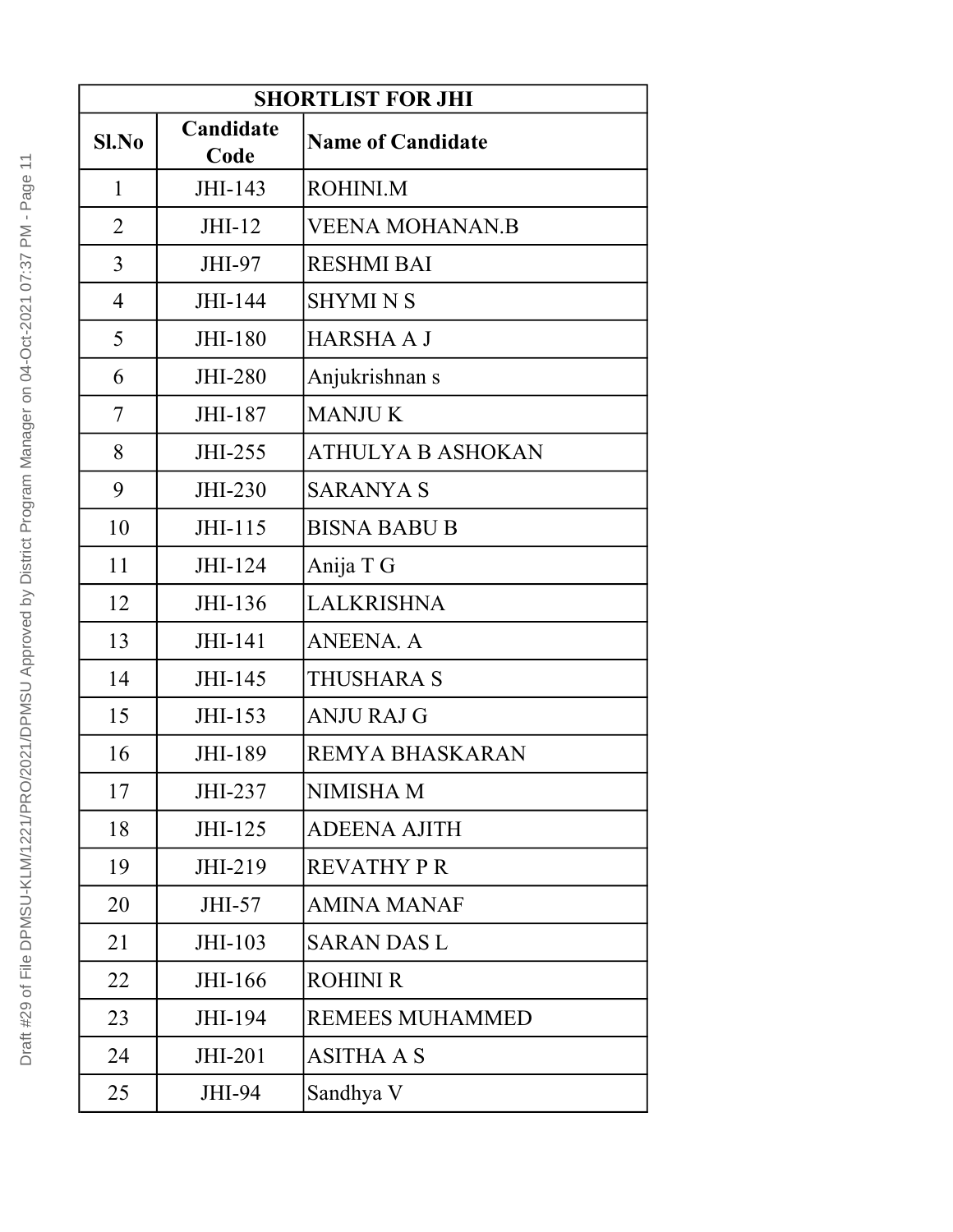| 26 | <b>JHI-188</b> | <b>SULFIYA S</b>      |
|----|----------------|-----------------------|
| 27 | JHI-204        | <b>ALSIYA A L</b>     |
| 28 | JHI-229        | <b>LIBIN BABU</b>     |
| 29 | JHI-269        | <b>SARITHA S</b>      |
| 30 | JHI-286        | Veena S               |
| 31 | JHI-254        | <b>GOPIKA S</b>       |
| 32 | JHI-154        | <b>ASWATHY S BABU</b> |
| 33 | <b>JHI-88</b>  | <b>THANSI S</b>       |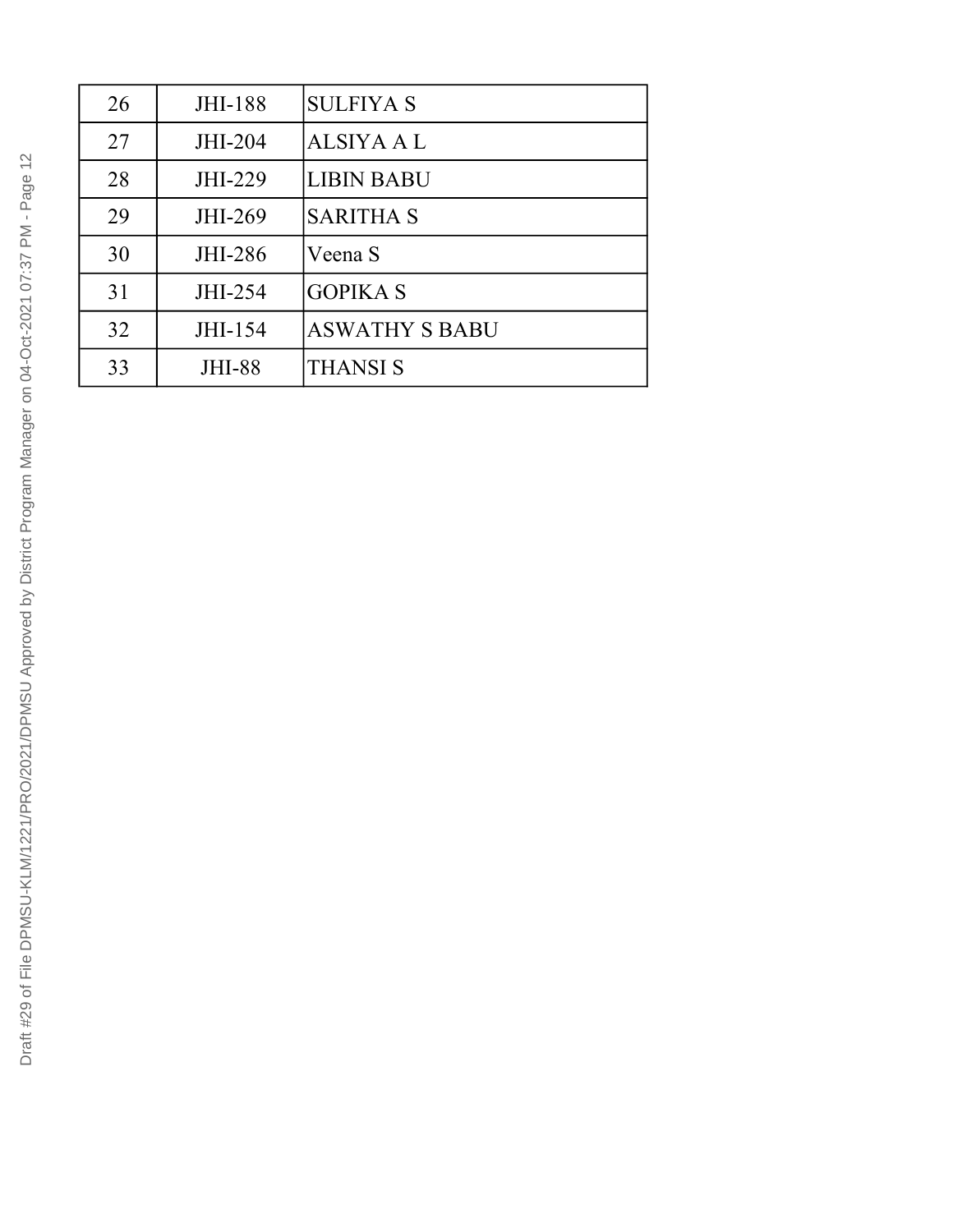| <b>SHORTLIST FOR RADIOGRAPHER</b> |                   |                          |
|-----------------------------------|-------------------|--------------------------|
| $Sl$ . No                         | Candidate<br>Code | <b>Name of Candidate</b> |
| 1                                 | RAD-6             | <b>SHABEENA BEEGAM S</b> |
| 2                                 | $RAD-40$          | <b>ASWATHY P</b>         |
| 5                                 | $RAD-52$          | <b>ATHIRA A</b>          |
| 3                                 | $RAD-33$          | VIDYA S                  |
| 4                                 | RAD-64            | <b>DEEPTHI.S</b>         |
| 6                                 | $RAD-57$          | RAJESWARI S              |
| 7                                 | $RAD-30$          | <b>SREEKUTTY S A</b>     |
| 8                                 | $RAD-42$          | <b>ANILA A</b>           |
| 9                                 | $RAD-20$          | CHINTHA CHANDRABABU      |
| 10                                | RAD-56            | <b>MANEESHA P.M</b>      |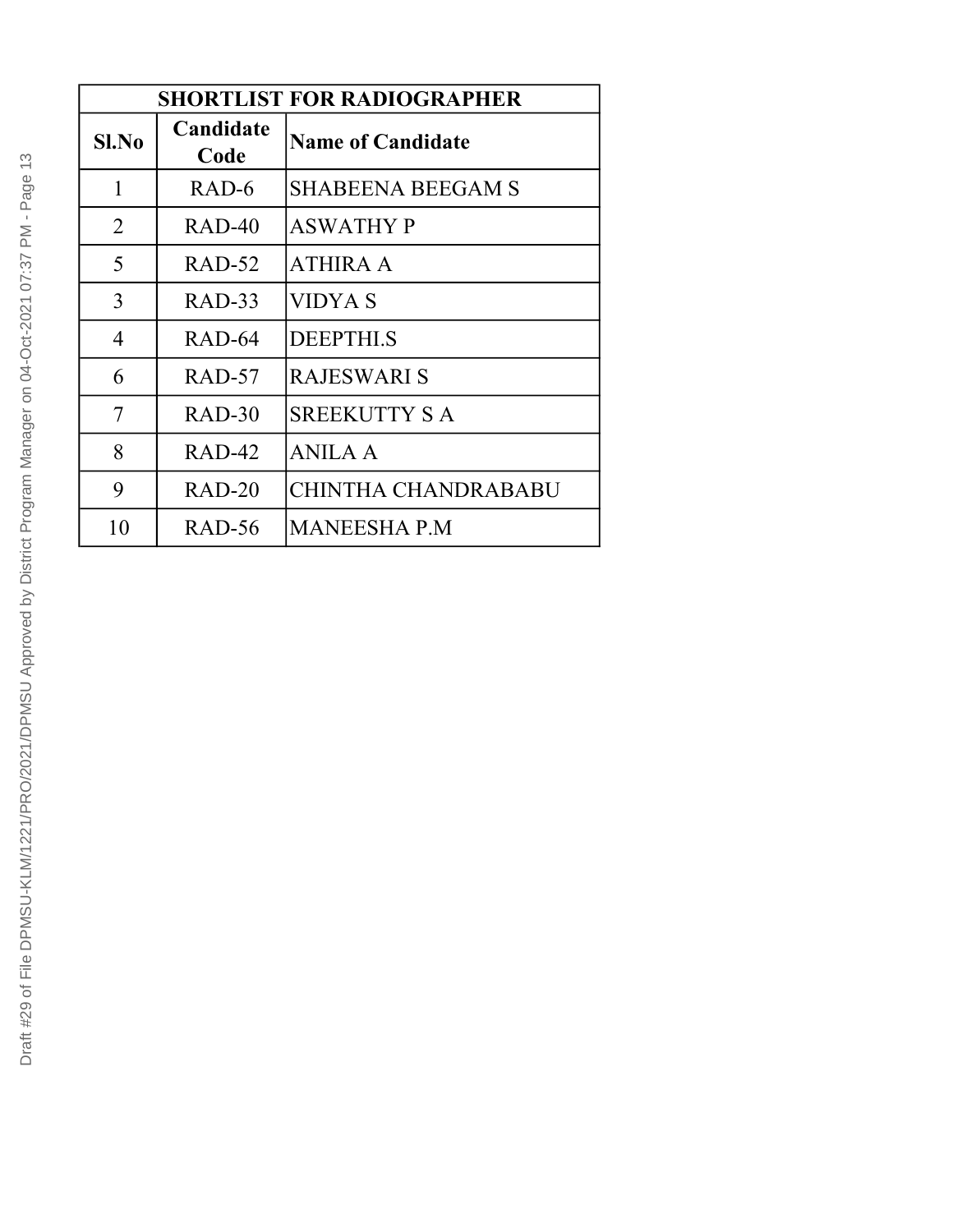| <b>SHORTLIST FOR DIETICIAN</b> |                   |                          |  |
|--------------------------------|-------------------|--------------------------|--|
| $Sl$ . No                      | Candidate<br>Code | <b>Name of Candidate</b> |  |
| 1                              | DIET-29           | <b>RUBY</b>              |  |
| $\overline{2}$                 | DIET-35           | <b>ANUSREE L</b>         |  |
| 3                              | DIET-20           | RESHMI BAI J C           |  |
| $\overline{4}$                 | DIET-63           | <b>SRUTHI.P.R</b>        |  |
| 5                              | DIET-5            | <b>SHAIJAMOL P</b>       |  |
| 6                              | DIET-39           | <b>SABEEDA RASHEED</b>   |  |
| 7                              | DIET-43           | <b>JAYANISHA J</b>       |  |
| 8                              | DIET-55           | <b>SREELEKSHMI S A</b>   |  |
| 9                              | DIET-3            | Janis devasia            |  |
| 10                             | DIET-57           | Reshma Rajendran         |  |
| 11                             | DIET-8            | Sajitha Rehuman          |  |
| 12                             | DIET-9            | Deviprabha. S. V         |  |
| 13                             | DIET-25           | <b>SAISREE BAHULEYAN</b> |  |
| 14                             | DIET-67           | <b>SHYMA RAVEENDRAN</b>  |  |
| 15                             | DIET-62           | <b>SRUTHY MG</b>         |  |
| 16                             | DIET-33           | Vidhya I                 |  |
| 17                             | <b>DIET-56</b>    | Indu mohanan             |  |
| 18                             | DIET-17           | <b>ASHU A</b>            |  |
| 19                             | DIET-40           | Neethu. Raj. S           |  |
| 20                             | DIET-53           | ANUJA U G                |  |
| 21                             | DIET-54           | <b>SONABS</b>            |  |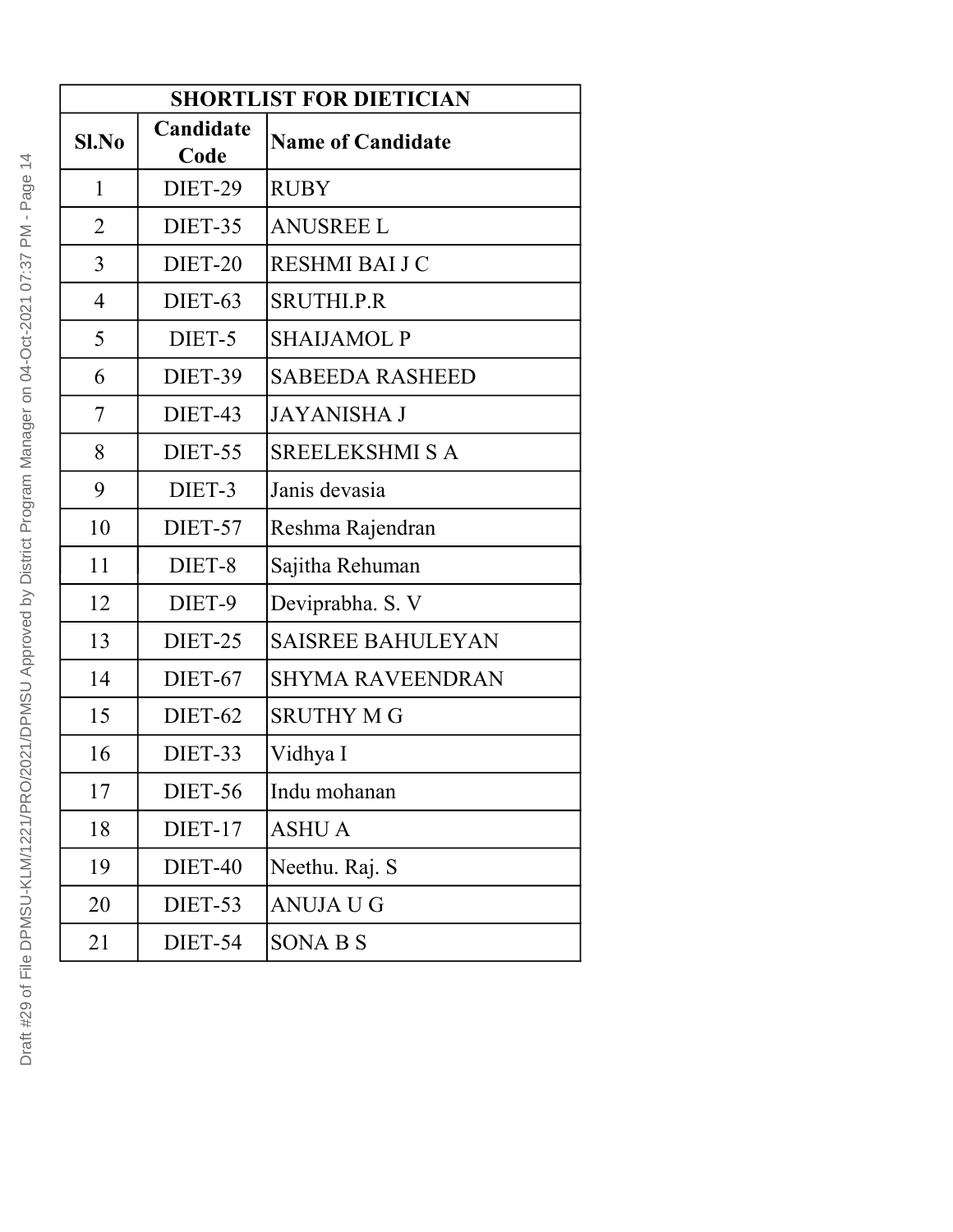| <b>SHORTLIST FOR STAFF NURSE</b> |           |                          |
|----------------------------------|-----------|--------------------------|
| Sl.No                            | Candidate |                          |
|                                  | Code      | <b>Name of Candidate</b> |
| 1                                | SN-260    | Rajasree Rajan. S        |
| $\overline{2}$                   | SN-599    | <b>SULU SUNDARAM</b>     |
| $\overline{3}$                   | SN-454    | <b>GEETHU KRISHNAN</b>   |
| 6                                | $SN-9$    | <b>ARUN S</b>            |
| $\overline{\mathcal{A}}$         | $SN-22$   | <b>ADARSH A S</b>        |
| 5                                | SN-204    | DARSHANA MOHAN           |
| $\overline{7}$                   | $SN-78$   | <b>JOOLEY GEORGE</b>     |
| 8                                | SN-226    | PHILIP R                 |
| 9                                | SN-397    | PRATHIBHARAJ R           |
| 10                               | SN-627    | <b>ANU AR</b>            |
| 11                               | SN-687    | <b>RAKHIMOL C.R</b>      |
| 12                               | SN-747    | <b>KARTHIKA J</b>        |
| 13                               | SN-795    | <b>DESIYAD</b>           |
| 14                               | $SN-23$   | NITHYA G S               |
| 15                               | SN-310    | <b>SILBI PODIKUNJU</b>   |
| 16                               | SN-331    | <b>SARANYA A</b>         |
| 17                               | SN-518    | Amala.p                  |
| 18                               | SN-766    | <b>NISHA LAL</b>         |
| 19                               | SN-810    | <b>SHERMINA Y</b>        |
| 20                               | SN-258    | <b>SHIJI VARGHESE</b>    |
| 21                               | SN-207    | <b>REMYA THOMAS</b>      |
| 22                               | SN-117    | <b>SARANNYA Y</b>        |
| 23                               | SN-177    | <b>MAHESH M S</b>        |
| 24                               | SN-179    | <b>ANUJA JOSE</b>        |
| 25                               | SN-317    | SNEHA SAJU               |
| 26                               | SN-340    | <b>SARANYA J</b>         |
| 27                               | SN-403    | Lekshmi Priya ML         |
| 28                               | SN-404    | <b>BINOY B</b>           |
| 29                               | SN-441    | <b>SUGIL S</b>           |
| 30                               | SN-621    | <b>REMYARS</b>           |
| 31                               | SN-694    | <b>ATHULYAS</b>          |
| 32                               | SN-720    | <b>NISHAPS</b>           |
| 33                               | SN-729    | <b>SREELEKSHMI S</b>     |
| 34                               | SN-195    | <b>SYLEE V S</b>         |
| 35                               | $SN-4$    | <b>ANCY THOMAS</b>       |
| 36                               | SN-822    | SREELEKHAT.              |
| 37                               | $SN-5$    | Athira B S               |
| 38                               | $SN-8$    | Swathy.m                 |
| 39                               | $SN-146$  | NEEMA KHAN N             |
| 40                               | SN-184    | <b>JASMINE M S</b>       |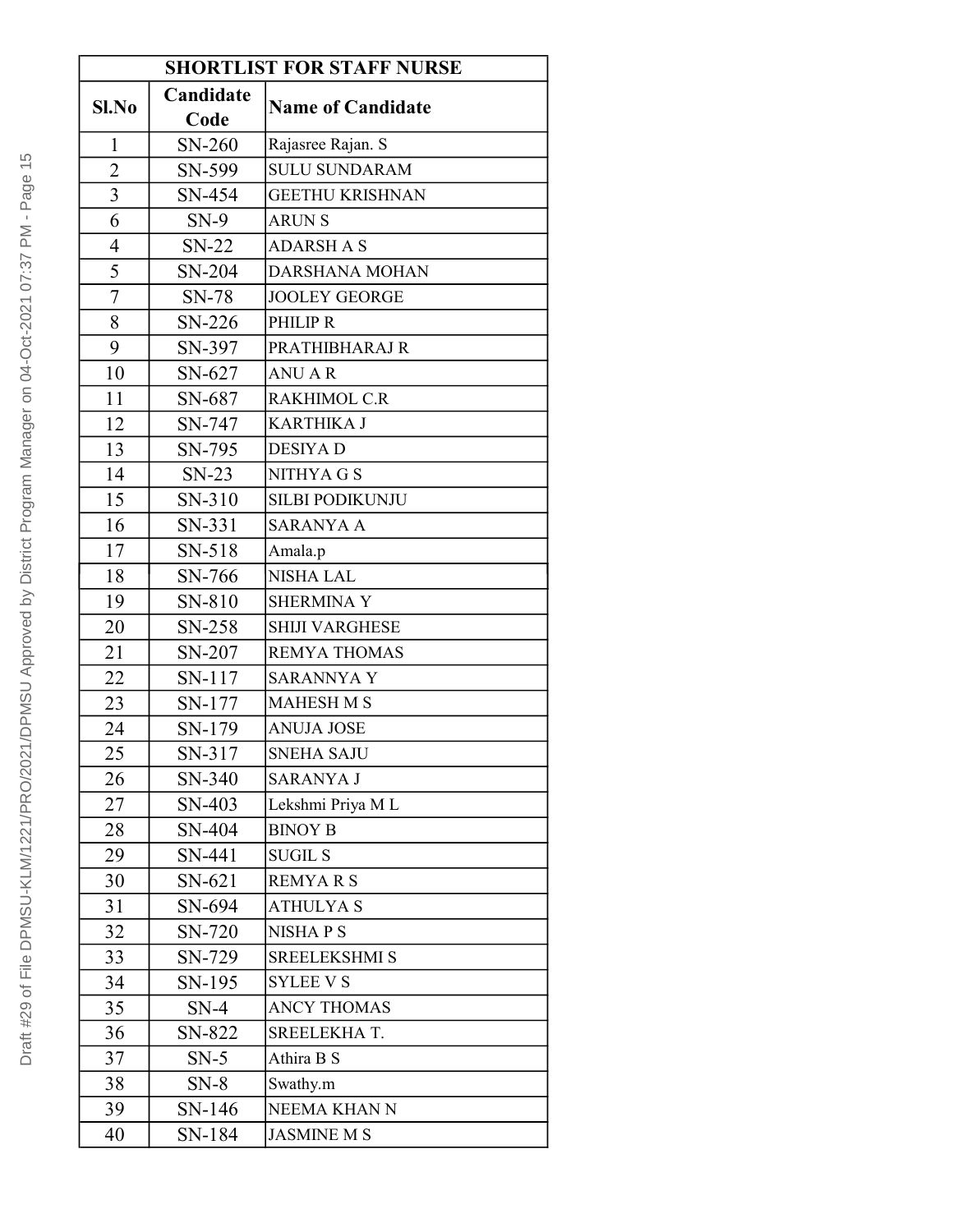| 41 | SN-208   | <b>SHARAFIYA S</b>    |
|----|----------|-----------------------|
| 42 | SN-209   | <b>ARATHY OL</b>      |
| 43 | SN-294   | <b>RAKHIS</b>         |
| 44 | SN-374   | <b>DIANA CYRIL</b>    |
| 45 | SN-485   | <b>SUMIU</b>          |
| 46 | SN-486   | <b>SUJA.S</b>         |
| 47 | SN-494   | SIKHA RAJ S.T.        |
| 48 | SN-502   | <b>NEENA JOSEPH</b>   |
| 49 | SN-508   | Resmimol R            |
| 50 | SN-612   | <b>NISHARS</b>        |
| 51 | $SN-642$ | <b>ASWATHY PRASAD</b> |
| 52 | SN-706   | <b>RESMY L</b>        |
| 53 | SN-730   | Remya Ravi            |
| 54 | SN-778   | Pooja.p.s             |
| 55 | $SN-57$  | Priya PL              |
| 56 | SN-688   | VISHNU PRIYA V R      |
| 57 | SN-821   | ARSHA A.F.            |
| 58 | SN-91    | <b>SIBI BABU</b>      |
| 59 | $SN-95$  | Anu Jacob             |
| 60 | SN-104   | <b>SREELEKSHMIR</b>   |
| 61 | SN-127   | <b>NISHANA S</b>      |
| 62 | SN-349   | <b>NAVAMIS</b>        |
| 63 | SN-377   | <b>ANJURAJ S</b>      |
| 64 | SN-409   | <b>REVATHY G</b>      |
| 65 | SN-426   | <b>NEETHUS</b>        |
| 66 | SN-434   | <b>RINI MATHEW</b>    |
| 67 | SN-496   | Vidya Bhasi.S         |
| 68 | SN-645   | DHANALEKSHMI          |
| 69 | SN-662   | NITHYA MOHAN          |
| 70 | SN-743   | PRAVEEN.P             |
| 71 | SN-762   | <b>BISMIYA S</b>      |
| 72 | SN-799   | Jinuraj               |
| 73 | SN-812   | <b>JITHU B S</b>      |
| 74 | SN-40    | <b>ANNIE JOSE</b>     |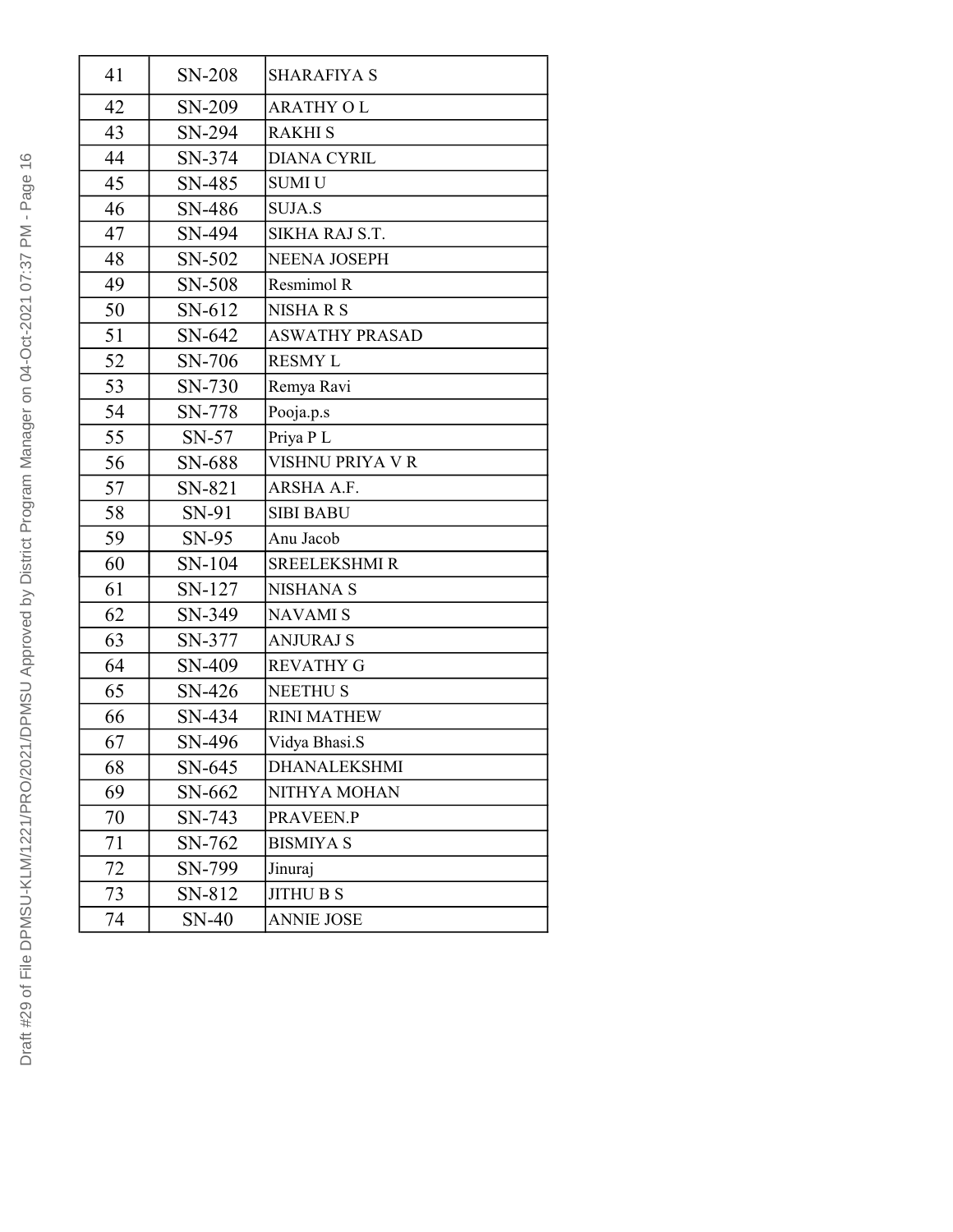| <b>SHORTLIST FOR MEDICAL OFFICER (AYURVEDA)</b> |                   |                          |
|-------------------------------------------------|-------------------|--------------------------|
| $SL$ No                                         | Candidate<br>Code | <b>Name of Candidate</b> |
| 1                                               | AYU-628           | THARA JYOTHI             |
| $\overline{2}$                                  | AYU-659           | Chippy S J               |
| 3                                               | AYU-425           | Dr Amal Chandran         |
| $\overline{4}$                                  | <b>AYU-264</b>    | <b>MIDHULA S MURALI</b>  |
| 5                                               | $AYU-55$          | <b>ASWATHY US</b>        |
| 6                                               | AYU-4             | Dr Nithin Raj N          |
| 7                                               | $AYU-63$          | Jananidhi T              |
| 8                                               | AYU-44            | <b>SANDEEP RAJ</b>       |
| 9                                               | AYU-182           | Dr. Anzia A              |
| 10                                              | AYU-692           | <b>SURYA KARTHIK</b>     |
| 11                                              | $AYU-344$         | <b>AKHILA S RAJ</b>      |
| 12                                              | AYU-646           | Dhanya A                 |
| 13                                              | $AYU-246$         | <b>SEHRA BEEGUM S</b>    |
| 14                                              | $AYU-405$         | Prajitha Raj. P          |
| 15                                              | AYU-514           | Archana s                |
| 16                                              | $AYU-304$         | <b>ARYA B</b>            |
| 17                                              | AYU-316           | <b>SAUMINI M B</b>       |
| 18                                              | $AYU-62$          | <b>ANISHA V</b>          |
| 19                                              | AYU-475           | <b>SUJEESH S</b>         |
| 20                                              | AYU-162           | <b>SOUMYA S PILLAI</b>   |
| 21                                              | $AYU-70$          | <b>JANANIDHI R</b>       |
| 22                                              | $AYU-215$         | <b>AKHILA V.</b>         |
| 23                                              | AYU-332           | <b>DIVYAA MS</b>         |
| 24                                              | AYU-707           | sumayya fathima pm       |
| 25                                              | $AYU-21$          | NITHINRAJ R              |